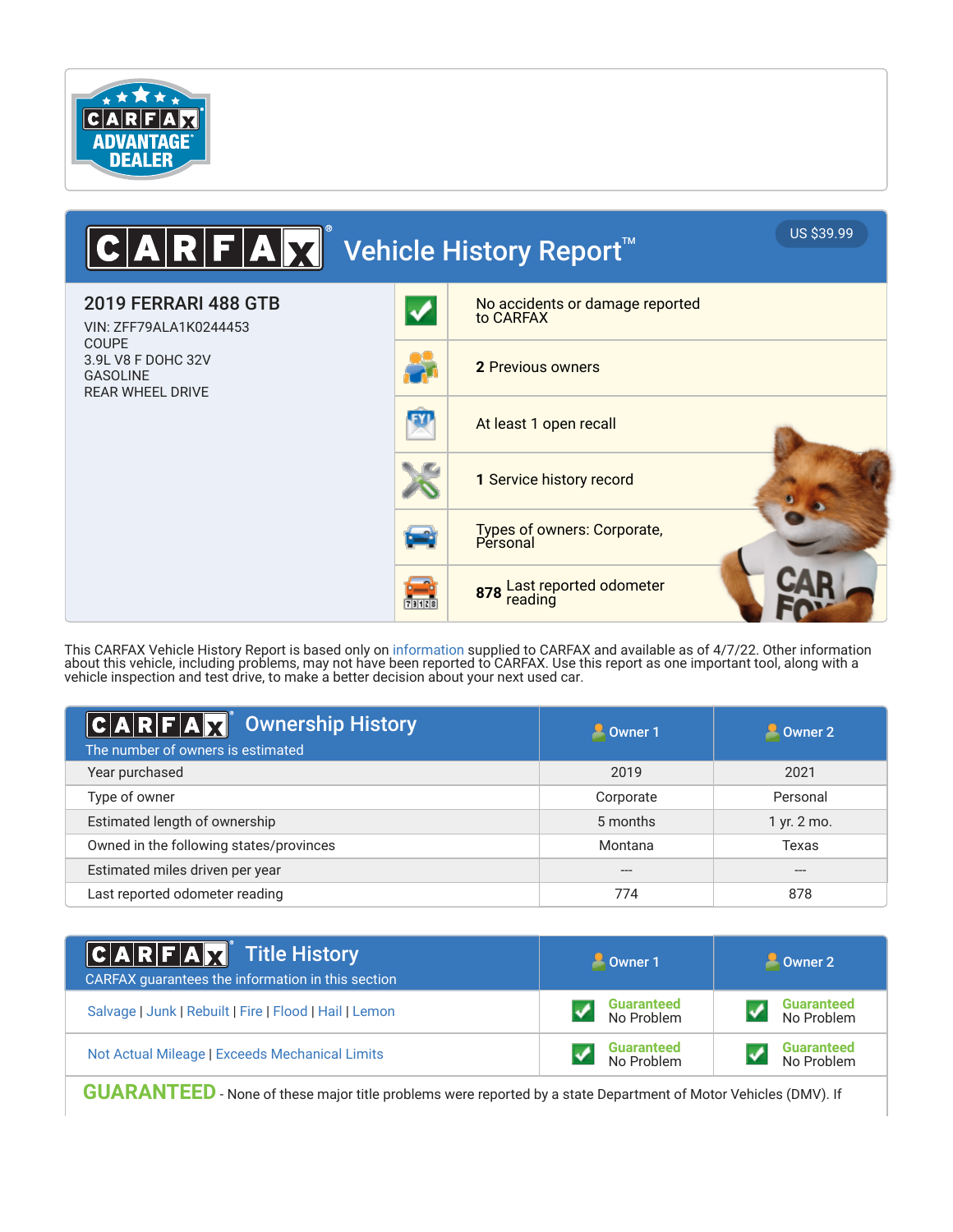



back. Register | View Terms | View Certificate

| <b>Additional History</b><br>$C A R F A \overline{X}$<br>Not all accidents / issues are reported to CARFAX | <b>D</b> Owner 1                               | $\triangle$ Owner 2                           |
|------------------------------------------------------------------------------------------------------------|------------------------------------------------|-----------------------------------------------|
| <b>Total Loss</b><br>No total loss reported to CARFAX.                                                     | No Issues<br>$\blacktriangledown$<br>Reported  | No Issues<br>$\blacktriangledown$<br>Reported |
| <b>Structural Damage</b><br>No structural damage reported to CARFAX.                                       | No Issues<br>Reported                          | No Issues<br>Reported                         |
| <b>Airbag Deployment</b><br>No airbag deployment reported to CARFAX.                                       | No Issues<br>✔<br>Reported                     | No Issues<br>Reported                         |
| <b>Odometer Check</b><br>No indication of an odometer rollback.                                            | No Issues<br>$\blacktriangledown$<br>Indicated | No Issues<br>Indicated                        |
| Accident / Damage<br>No accidents or damage reported to CARFAX.                                            | No Issues<br>Reported                          | No Issues<br>Reported                         |
| <b>Manufacturer Recall</b><br>At least 1 manufacturer recall requires repair.                              | No Recalls<br>$\blacktriangledown$<br>Reported | <b>Recall Reported</b>                        |
| <b>Basic Warranty</b><br>Original warranty estimated to have 2 months or unlimited mileage<br>remaining.   | <b>Warranty Active</b>                         | <b>Warranty Active</b>                        |

# CARFAX<sup>®</sup> Detailed History

| <b>Owner 1</b> | Purchased: 2019 |                                                                                                            | <b>Corporate Vehicle</b>                                                                                                                                                                     |
|----------------|-----------------|------------------------------------------------------------------------------------------------------------|----------------------------------------------------------------------------------------------------------------------------------------------------------------------------------------------|
| Date           | <b>Mileage</b>  | Source                                                                                                     | Comments                                                                                                                                                                                     |
| 05/31/2019     | 37              | Montana<br>Motor Vehicle Dept.<br>Whitefish, MT<br>Title #AA4497742                                        | Vehicle purchase reported<br>- Title issued or updated<br>- First owner reported<br>- Titled or registered as corporate vehicle<br>- Loan or lien reported<br>- Vehicle color noted as White |
| 11/19/2019     | 774             | D & M Motorsports<br>Glen Ellyn, IL<br>630-858-8388<br>dmautosales.com<br>4.9 / 5.0<br>12 Verified Reviews | Vehicle offered for sale                                                                                                                                                                     |
| 12/30/2019     |                 | Montana<br>Motor Vehicle Dept.<br>Whitefish, MT<br>Title #AA4497742                                        | Title issued or updated<br>- Vehicle color noted as White                                                                                                                                    |
| 06/02/2020     |                 | D & M Motorsports<br>Glen Ellyn, IL<br>630-858-8388<br>dmautosales.com<br>4.9 / 5.0<br>12 Verified Reviews | Vehicle offered for sale                                                                                                                                                                     |